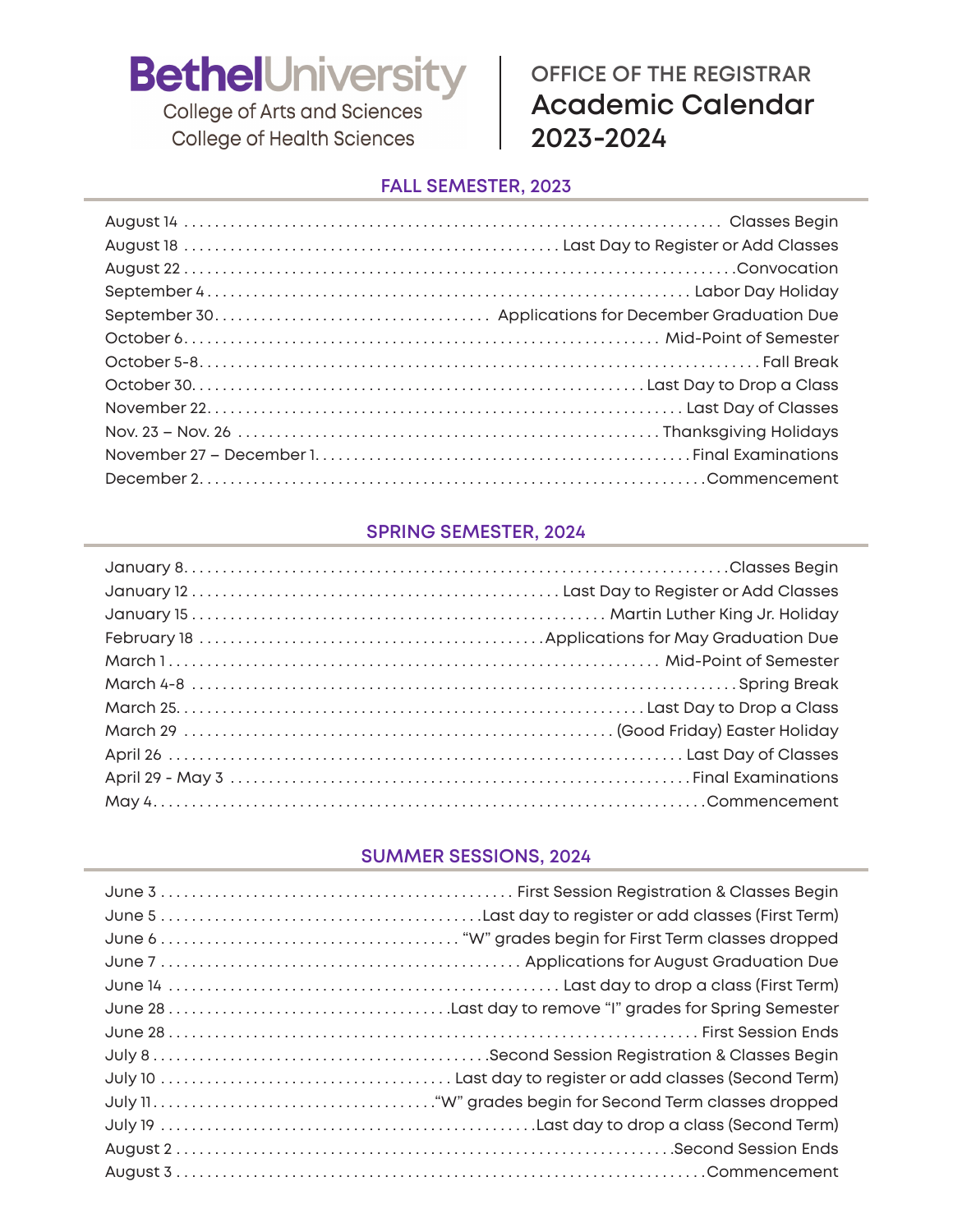College of Arts and Sciences **College of Health Sciences** 

### **OFFICE OF THE REGISTRAR Semester Calendar Fall 2023**

| 7 August               |         | Course Syllabi due (Division Chair)                                                    |
|------------------------|---------|----------------------------------------------------------------------------------------|
| 7 August               |         | Course Audits Due (Associate Academic Dean's Office)                                   |
| 14-18 August           |         | Drop/Add Period & Late Registration                                                    |
| 14 August              | 8:00am  | <b>Classes Begin</b>                                                                   |
| 18 August              | 4:30pm  | Last day to add a course to class list (Registrar's Office)                            |
| 21 August - 27 October |         | Courses dropped receive "W" grade (Registrar's Office)                                 |
| 21 August              |         | Office Schedules due (Division Chair)                                                  |
| 22 August              | 11:00am | Opening Convocation (181st year)                                                       |
| 25 August              |         | <b>Faculty Load Reports and Professional Development</b><br>Plans due (Division Chair) |
| 1 September            |         | 3-Week At-Risk Reports Due                                                             |
| 4 September            |         | Labor Day Holiday                                                                      |
| 8 September            |         | Spring Semester Schedule Recommendations Due<br>(Registrar's Office)                   |
| 8 September            | 4:30pm  | Last day to remove "I" grades from Summer Semester                                     |
| 22 September           |         | 6-Week At-Risk Reports Due                                                             |
| 30 September           |         | Applications for December Graduation due<br>(Registrar's Office)                       |
| 2 October              |         | Spring Schedule Finalized                                                              |
| 6 October              |         | Mid-Point of Semester                                                                  |
| 5-8 October            |         | <b>Fall Break</b>                                                                      |
| 13 October             |         | 9-Week At-Risk Reports Due                                                             |
| 16-20 October          |         | <b>Spring Semester Early Registration</b>                                              |
| 30 October             | 4:30pm  | Last day to drop a course (Registrar's Office)                                         |
| 6-10 November          |         | <b>Student Evaluation of Instruction</b>                                               |
| 22 November            |         | Last Day of Classes                                                                    |
| 23-26 November         |         | <b>Thanksgiving Holidays</b>                                                           |
| 27 Nov - 1 Dec         |         | <b>Final Examinations</b>                                                              |
| 1 December             |         | Fall Semester 2023 Ends                                                                |
| 2 December             |         | Commencement                                                                           |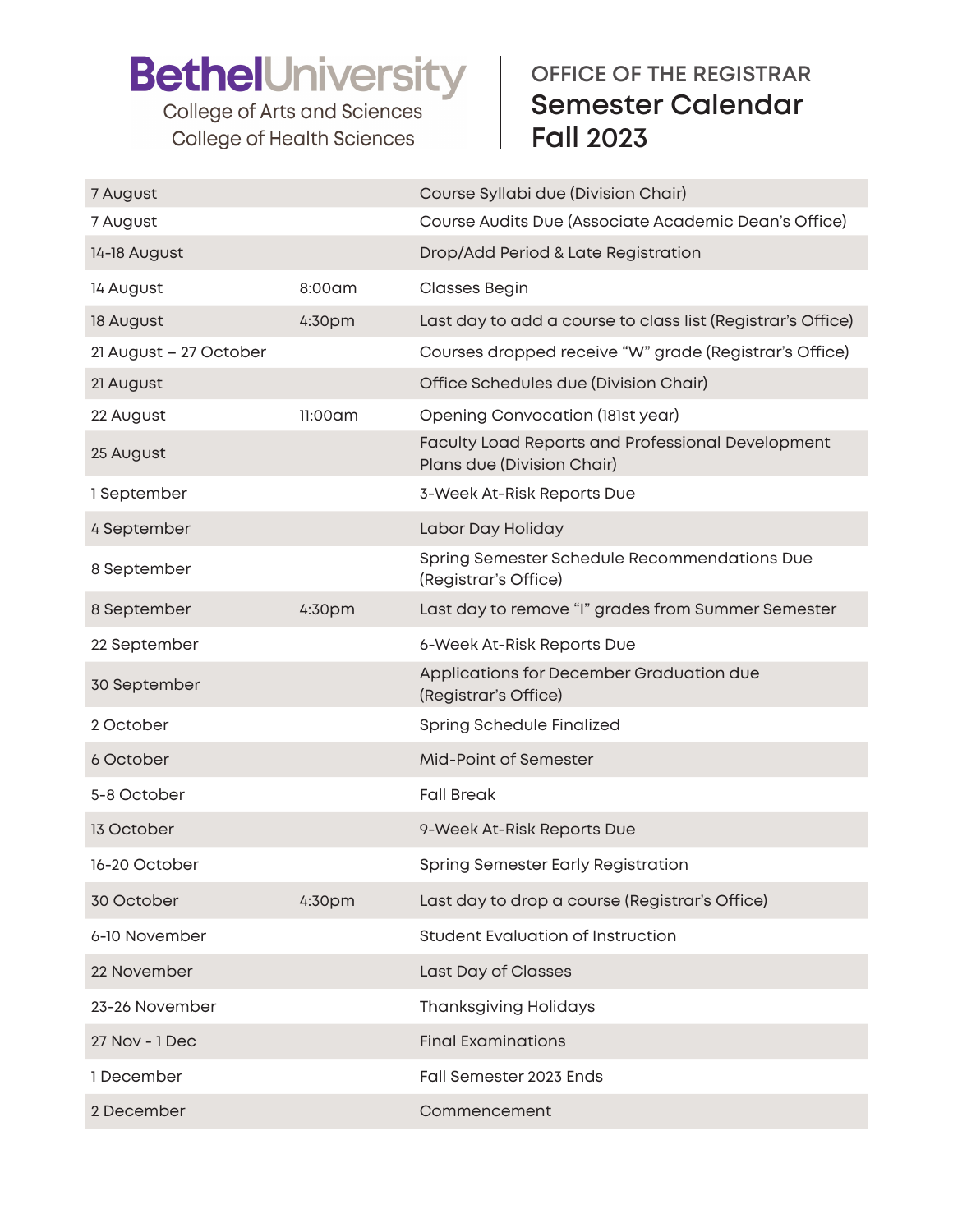**College of Arts and Sciences College of Health Sciences** 

### **OFFICE OF THE REGISTRAR Examination Schedule Fall Semester 2023**

| <b>CLASS TIME</b>                       | <b>DAY</b> | <b>DATE</b> | <b>TIME</b>            |
|-----------------------------------------|------------|-------------|------------------------|
| MWF/MW/W/F<br>12:00, 12:30              | Monday     | 11/27       | $9:00$ am - 11:00am    |
| M/MWF/MW/W/WF/F<br>9:00                 | Monday     | 11/27       | $12:30$ pm – $2:30$ pm |
| T/TTH/TH<br>9:15, 9:30                  | Monday     | 11/27       | $3:30$ pm – $5:30$ pm  |
| MWF/MW/WF/M<br>11:00                    | Tuesday    | 11/28       | $9:00$ am - 11:00am    |
| T/TTH/TH<br>2:15, 2:30, 3:00            | Tuesday    | 11/28       | $12:30$ pm $- 2:30$ pm |
| T/TTH/TH<br>1:00, 1:30                  | Tuesday    | 11/28       | $3:30$ pm $-5:30$ pm   |
| MWF/M-F/M/MW/WF/W/F<br>8:00             | Wednesday  | 11/29       | $9:00$ am - 11:00am    |
| M-F/M/MWF/W/WF/MW<br>10:00              | Wednesday  | 11/29       | $12:30$ pm $- 2:30$ pm |
| M/T/WTHF/MW/W<br>4:00, 4:15, 5:00, 5:30 | Wednesday  | 11/29       | 3:30pm - 5:30pm        |
| M/W/MW/MWF/WF/F<br>1:00                 | Thursday   | 11/30       | $9:00$ am - 11:00am    |
| TTH/TH/T<br>8:00                        | Thursday   | 11/30       | $12:30$ pm – 2:30pm    |
| M/MW/W/MWF/F<br>2:00, 2:30, 3:00        | Thursday   | 11/30       | 3:30pm - 5:30pm        |
| T/TTH/TH<br>12:00, 12:30                | Friday     | 12/01       | $9:00$ am – 11:00am    |

Note: Final examinations for all evening classes not listed above will be held on the day and time for each class during the week of November 27 – December 1.

While an individual student may reschedule a specific exam time with his/her professor, no faculty member may reschedule an ENTIRE class exam time without PRIOR clearance from the Academic Dean.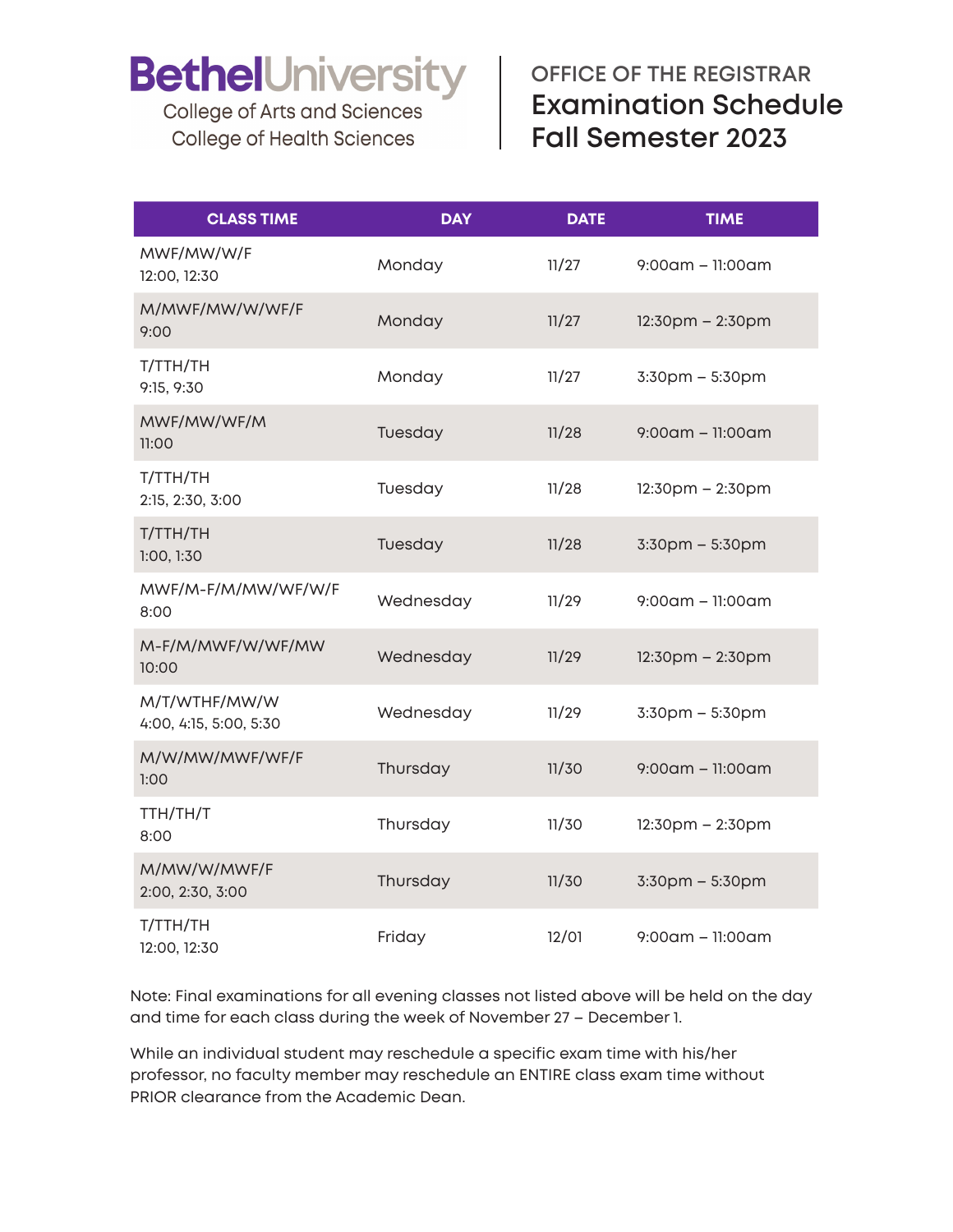**College of Arts and Sciences College of Health Sciences** 

### **OFFICE OF THE REGISTRAR Semester Calendar Spring 2024**

| 2 January             |        | Course Syllabi due (Division Chair)                                         |
|-----------------------|--------|-----------------------------------------------------------------------------|
| 2 January             |        | Course Audits due (Associate Academic Dean's Office)                        |
| 8 January             |        | <b>Classes Begin</b>                                                        |
| 8-12 January          |        | Drop/Add Period & Late Registration                                         |
| 12 January            | 4:30pm | Last day to add a course to class list (Registrar's Office)                 |
| 15 January            |        | Martin Luther King, Jr. Holiday                                             |
| 15 January - 25 March |        | Courses dropped receive "W" grade (Registrar's Office)                      |
| 22 January            |        | Office Schedules due (Division Chair)                                       |
| 25 January            |        | Faculty Load Reports due (Division Chair)                                   |
| 26 January            |        | 3-Week At-Risk Reports Due                                                  |
| 2 February            | 4:30pm | Last day to remove "I" grades from Fall Semester<br>(Registrar's Office)    |
| 5 February            |        | Summer & Fall Semester Schedule Recommendations<br>Due (Registrar's Office) |
| 16 February           |        | 6-Week At-Risk Reports Due                                                  |
| 18 February           |        | Applications for May Graduation Due                                         |
| 26 February           |        | Summer/Fall Semester Schedules Finalized                                    |
| 1 March               |        | Mid-Point of Semester                                                       |
| 4-8 March             |        | <b>Spring Break</b>                                                         |
| 15 March              |        | 9-Week At-Risk Reports Due                                                  |
| 18-22 March           |        | Summer & Fall Semesters Early Registration                                  |
| 25 March              | 4:30pm | Last day to drop a course (Registrar's Office)                              |
| 29 March              |        | Easter Holiday - Good Friday                                                |
| 8-12 April            |        | Student Evaluation of Instruction                                           |
| 26 April              |        | Last Day of Classes                                                         |
| 29 April - 3 May      |        | <b>Final Examinations</b>                                                   |
| 3 May                 |        | Spring Semester 2024 ends                                                   |
| 4 May                 |        | Commencement                                                                |